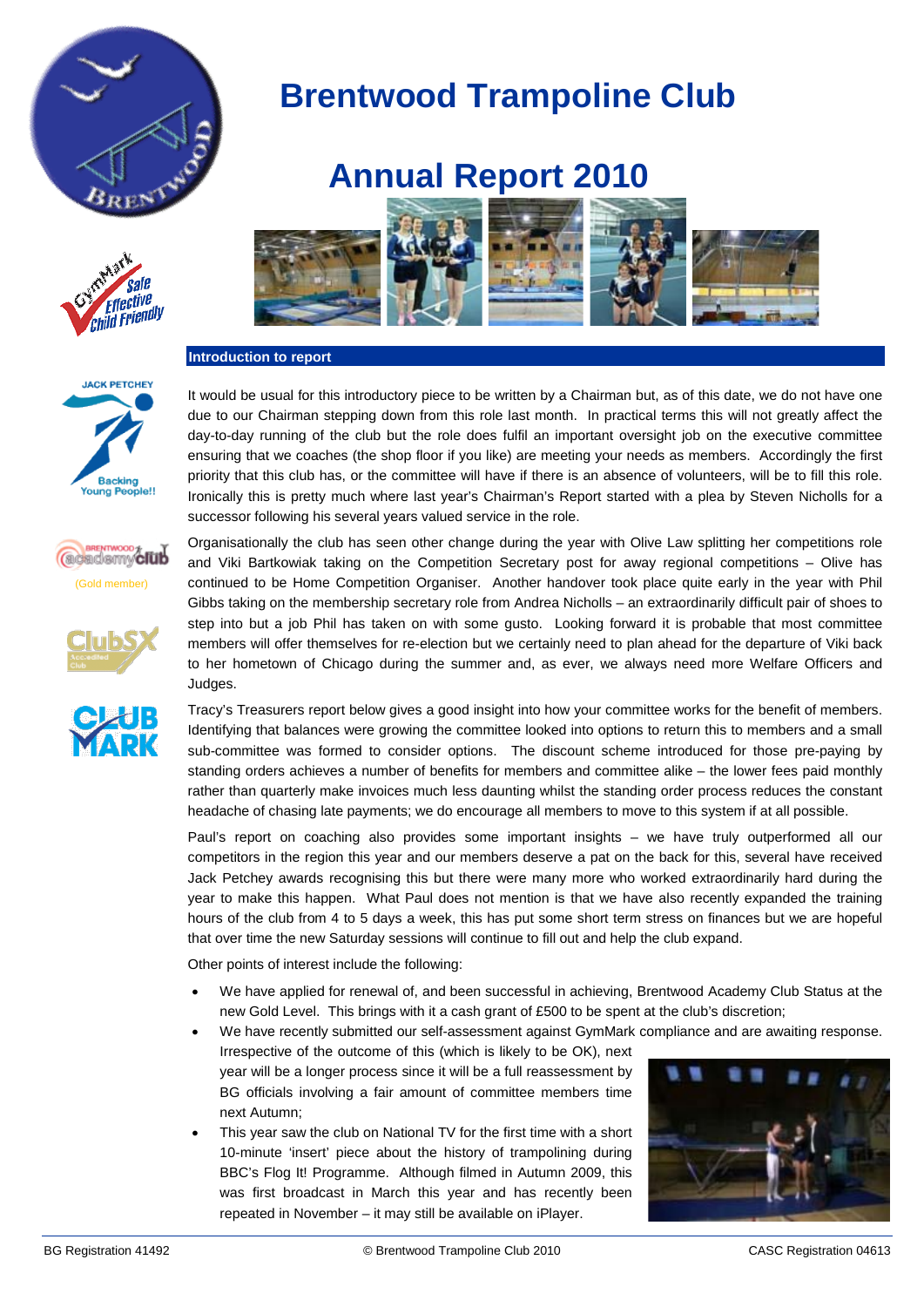## **Brentwood Trampoline Club**

We are proud to remain involved with the Jack Petchey Achievement Award Scheme. This scheme is intended to recognise the efforts and achievements of the Club's members. Members are asked to nominate another member (aged between 11-25) who has exemplified, for them, the characteristics of somebody who, to quote the scheme's booklet, *"does not need to be the cleverest, the fastest or the best looking! But they need to be exceptionally hard working or have done something really positive for other people"*.

The winners for 2010 were:

- Josh Newman (Jan)
- Lauren Michaels (Feb)
- Emma Brereton (Mar)
- Lauren Marchant (Apr)
- Vanessa Lewis (May)
- Natalie Shade (Jun)
- Kensie Sherlock (Sep)
- Alexandra Bartkowiak (Oct), and
- Laura Studd (Nov).



They were nominated for a variety of reasons and you can look on the website for more details [\(http://www.brentwoodtc.org/jack\\_petchey.htm\)](http://www.brentwoodtc.org/jack_petchey.htm).

We have also been advised that a 'small grant application' put forward to jack Petchey under the name of Steven Nicholls (our 2009 Leader award winner) recently has been successful. With that £500 and the £1,300 Paul was able to obtain from Brentwood School for wear & tear of our equipment over the past years, we will now be able to acquire another new bed and springs. To date there have been no nominations for a Leader Award in 2010 and absent an award winner we may not be able to apply for similar funds in 2011. If you don't do this already, please encourage your children to nominate a fellow member each month (& a Leader perhaps). Not only is it a very good reflection of good team spirit, it is also a useful source of funds for the Club.

Dave Kingaby, Publicity & Welfare Officer 19<sup>th</sup> November 2010

### **Treasurer's Report**

The Club has had an improved financial year with the end of year figures showing a surplus of  $E2,888$ . As a consequence of this we were able to introduce a discount scheme to the prepaying members of the club opting to pay by standing order which is now in operation. This will obviously have to be monitored carefully to avoid possible future deficits.

The club has changed Bank accounts to HSBC and are in the process of closing the Natwest account which will hopefully be completed within the next month.

The Club has again secured Jack Petchey funding of £1,800. This money is held in a reserve account and can only be used to fund items suggested by the children who receive the awards. From this fund we have purchased a new bed and springs totalling £2,240.

We have again hosted two major competitions this year a grading in January and our open in September. Both were run to a high standard, but the open was a huge success with good feedback from other clubs and competitors.

In total this year we have raised a sum of £1,230 for club funds.

The accounts have been audited and found to be in order.

Copies are available and if you have any questions please do not hesitate to ask.

Tracy Osman, Treasurer 8<sup>th</sup> November 2010